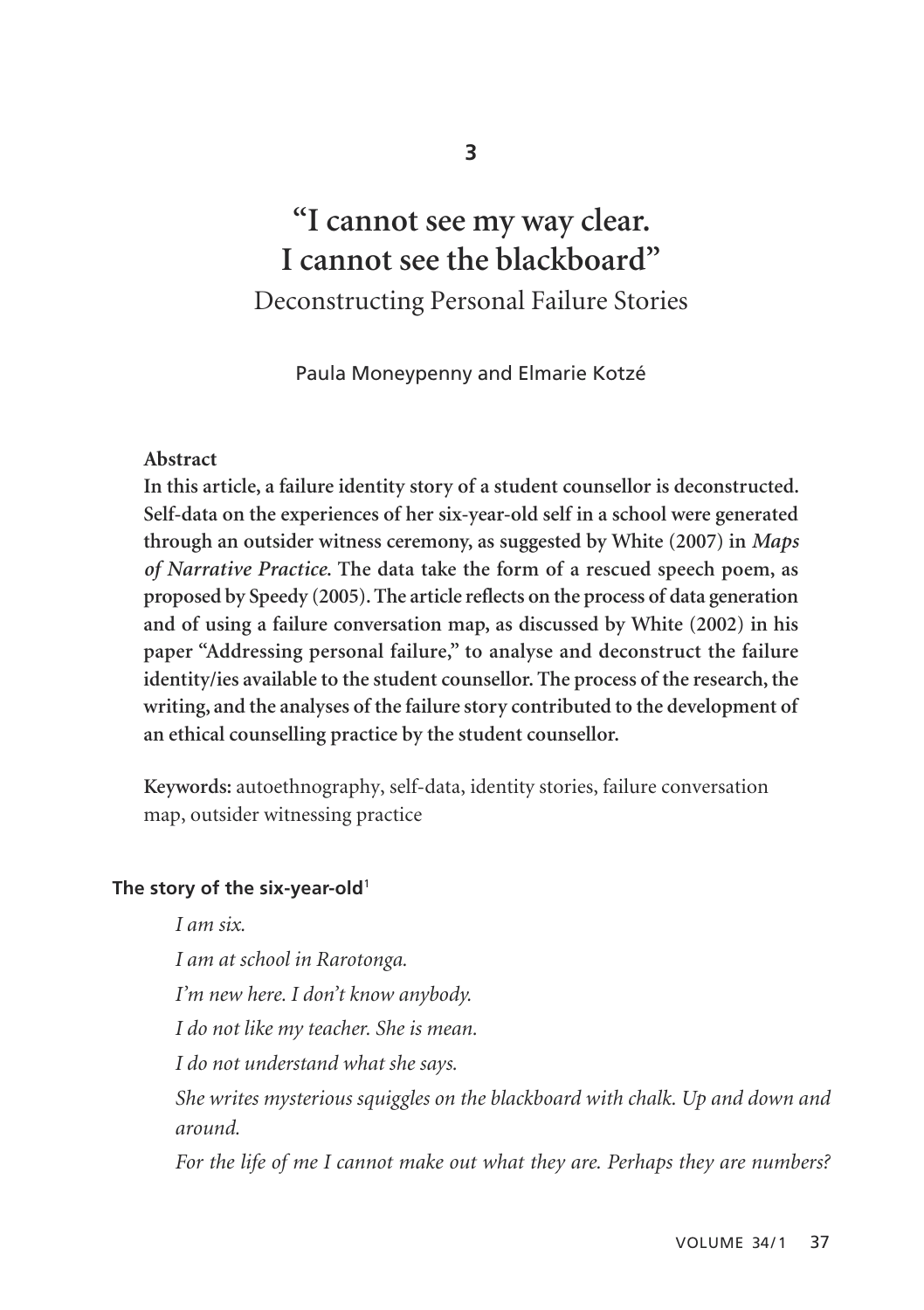*Bored, I gaze out the window, willing myself out of the classroom. I see the outline of large flamboyant trees against the brown grass of the field. Are those red splotches I can only just make out in the trees flowers? I hear a buzzing sound of a motorised bike zipping along the straight one-lane road that lies just past the field. I'd like a bike like that. I could ride it across that road, down the lane, past the fluffy kapok plants, to home. Would they notice if I just went home? Could I just jump out the window?*

*I realise that the others are writing in their books with the pale blue and little faint squares on the pages. I don't want to be left out, left behind.*

*I am dumb. Really stupid.*

*I don't want to be dumb. I don't think I'm stupid. I have to do something. I glance surreptitiously out of the corners of my eyes at their work. Slowly my eyes shift left, then right. I look up, as if I am thinking, but I am checking that the teacher is not looking at me. She isn't.*

*This is working.*

*Relief.*

*Without moving my head I again swivel my eyes to the right as far as I can. I can feel the muscles of my eyes straining. Slowly I shift my gaze left. With confidence I copy what I imagine they are doing and write random, indecipherable "numbers" and squiggles on my page too. I try to be as neat on the page as possible. The effort it takes to painstakingly try to fit the squiggles neatly inside the little faint pale blue squares forces the tip of my tongue to follow the movement of my hand. Up…and…down and…around.* 

*Up…and…down…and…around….I clutch the new red pencil tightly. The shape of the pencil presses almost painfully into the fingers of my right hand. Later, I would see the marks of the squiggles I carefully inscribe have indented deeply into the next few pages of my book.*

*There. I stare at my handiwork and nod. That should do it.*

*Satisfied, I close my book.*

*The teacher collects our books.*

*After break, the class lines up to go into the classroom. I walk past my teacher as she talks to another teacher. I line up. In spite of the jostling, I manage to get myself into fourth place in the line. We all wait. I smile at the other children. I am trying to be friendly. I don't know anybody here and I'd like to have at least one*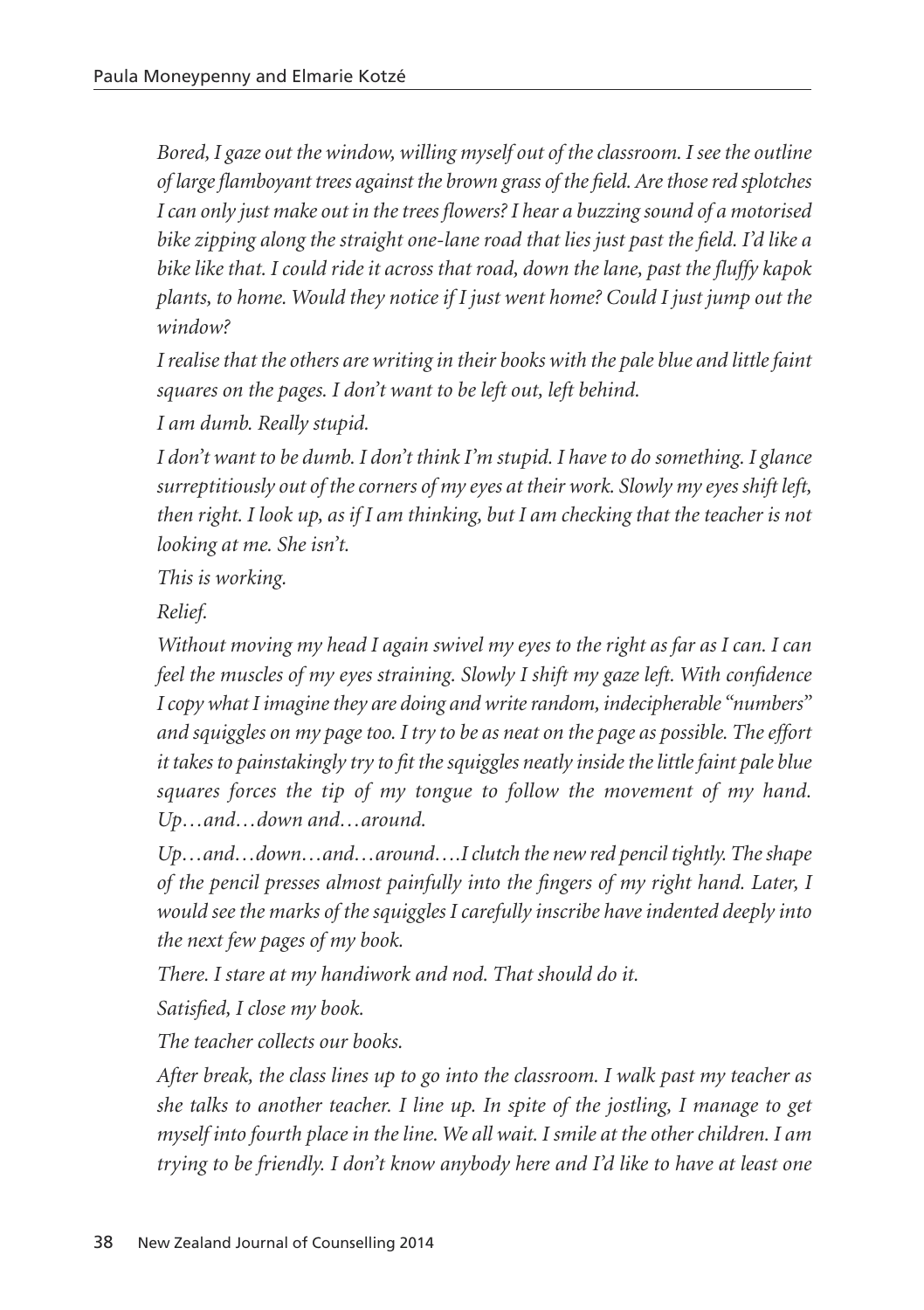*friend to play with during the breaks. The class becomes more and more boisterous as they jostle each other for position in the line. What's taking the teacher so long? I glance over towards the staffroom. I can just make out the shape of two women standing talking to each other. I recognise the colours of the dress my teacher is wearing. The shape walks towards us. It's my teacher all right. She passes right by me, and looks directly down at me. I see that she has a funny look on her face. Why? Is something wrong? Suddenly, right in front of my nose, tucked under her arm I see a book. Is that mine? A shock of recognition zaps through my body. My teacher has my book with the little faint pale blue squares with the squiggles on the pages, under her arm. My head retracts on my neck.*

*Terror.*

*Run! Can't! Why are my feet glued to the ground? My toes grip inside my sandals. As I try to grip onto the ground, I feel the earth tip sideways.*

*Time slows down. The trees overhanging the veranda loom threateningly over me. The noise of the children squabbling around me fades.*

*Dizziness.*

*I feel sick to my stomach.*

*My heart pounds loudly.*

*I hold my breath. I have been caught out. I want to ask her for my book back, but my mouth is dry and my tongue is stuck to the roof of my mouth. I am struck dumb.*

*What will she do with my book? Am I in trouble? Are they going to throw me out? Am I not good enough for this place? Will I be punished? Will they hit me? Will they shout at me for not doing it properly? Will they tell my father? Please no.*

*Please. No.*

*I cannot see.*

*I cannot see my way clear. I cannot see the blackboard.*

*I cannot see the [cup]board.*

*The cupboard is bare.*

# **Poststructural autoethnography**

In Paula's autoethnographic research (Moneypenny, 2013) she explored both self as event (Jackson, 2010) and the fluid nature of self-identities. She reported that one experience of failure in an educational setting emerged for her from an outsider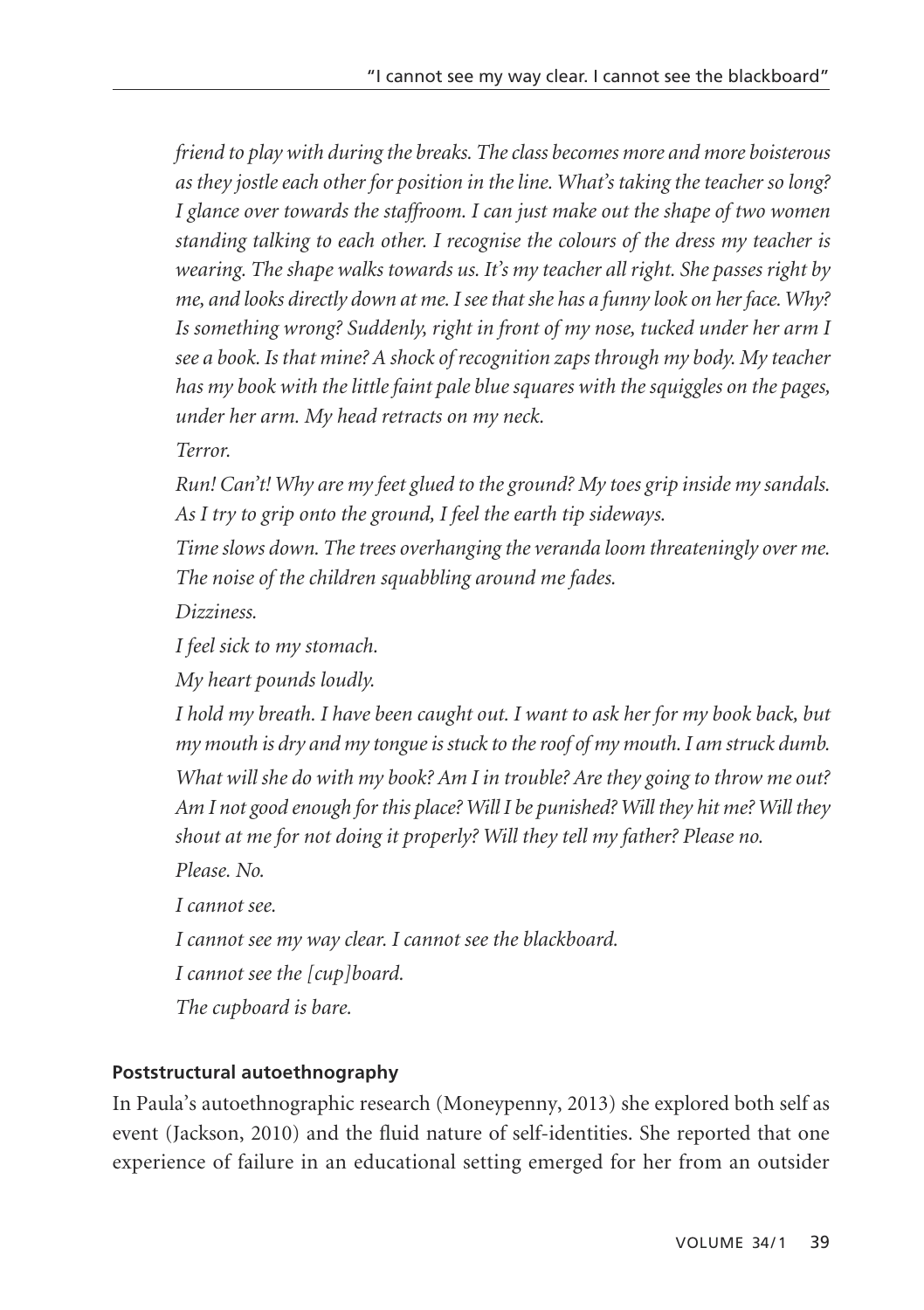witness ceremony (White, 2007) during a Master of Counselling class that Elmarie taught. At the time of the ceremony, Paula was a second-year student, and Elmarie interviewed her about the difficulty she experienced in grasping and putting narrative therapy into practice. During the interview, Paula explained how the difficulty elicited a reconnection to earlier experiences of failure in educational settings. One particular experience from when she was six years old came to mind. The story (from which an extract is given above) formed the start of an autoethnography and opened up the possibility of creating self as a work of art (Foucault, 1985, 1994a, 1994c) for Paula; indeed, it evolved into one of the data chapters in her research project of self-as-event (Moneypenny, 2013). Paula and Elmarie revisited the journey of the research and selected and rewrote sections in order to use it in a collaborative format in the current article to make visible the possible presence of "failure" identity stories in learning and counselling journeys.

Regarding the act of thinking and rethinking "self," Tom Andersen (1993) explained an act of expressing self as

simultaneously forming One's Self. The act of expressing oneself is the act of constituting One's Self. Maybe *perform*ing is a better word than *expressing*. That is, when a person is performing, this *per*forming is *in*forming oneself and others and simultaneously forming One's Self. (p. 309, Andersen's italics)

In performing and informing the self, Paula called on the following practices: outsider witnessing (White, 2007), Andersen's (1997) "four ways of knowing" (p. 171), compassionate witnessing (Weingarten, 2003), and rescued speech poems (Speedy, 2005) to generate self-data. These practices are briefly discussed below.

# *Outsider witness ceremony*

In the learning exercise described above, Elmarie asked Paula to present a snippet from her life story that in Paula's opinion spoke of failure. Through the telling and questioning, a relationship with failure emerged. After the conversation, Elmarie asked Paula's classmates to reflect on and relate to how her story resonated with and transported them. As they took turns, Paula listened and took notes on what they said. In the final phase, Elmarie asked Paula whether she wanted to take up the story and retell the meanings she had made of their telling (White, 2007). Paula was able to perform and story an identity in front of her classmates as witnesses.<sup>2</sup>

The purpose of outsider witnessing is threefold (White, 2007). In this specific situation, it created an audience to witness Paula's experiences of failure and helped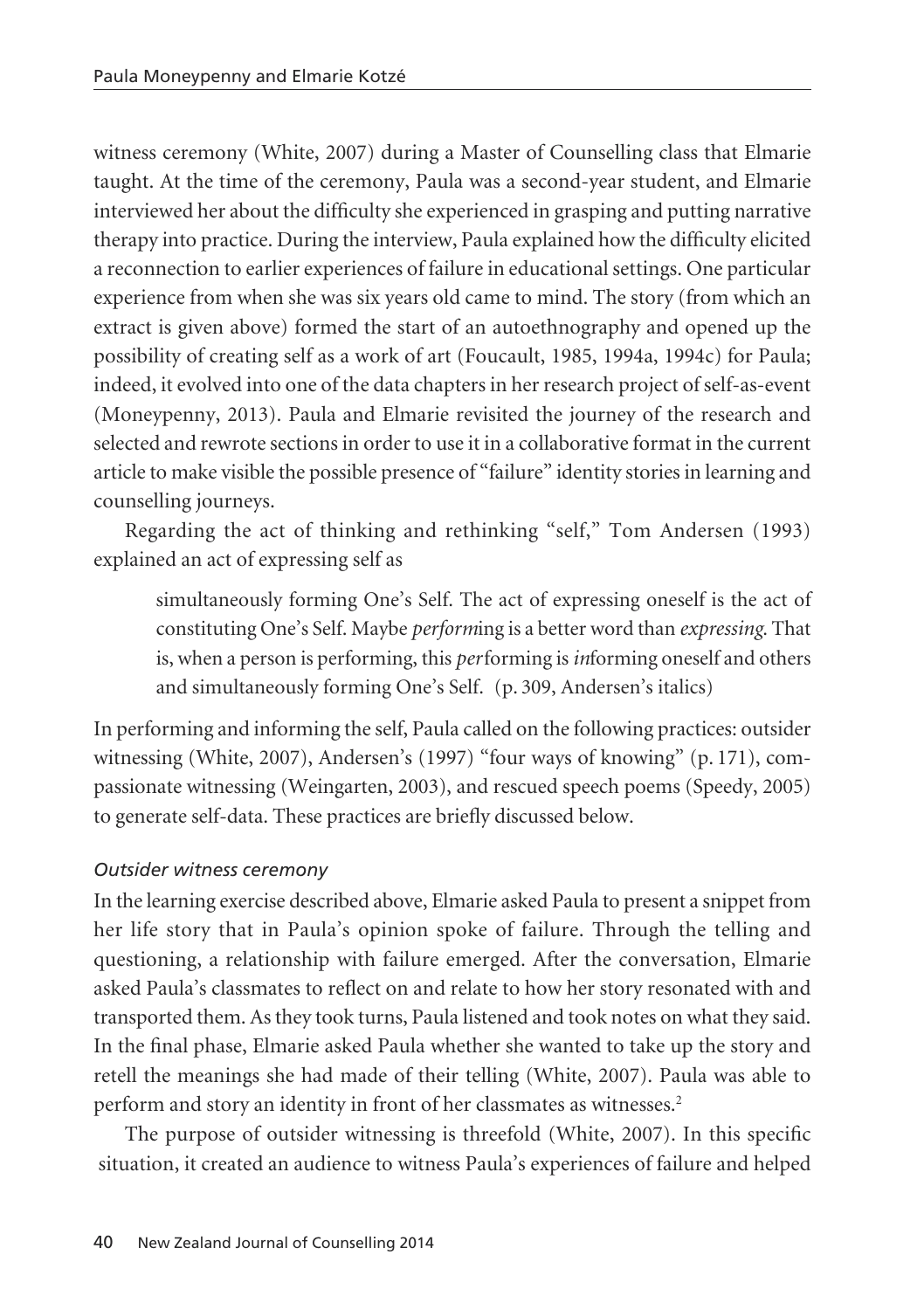to counteract the way that isolation supported the problem of failure. Secondly, this ritual opened up opportunities for Paula to develop richer practices as a reflexive and responsive practitioner. Thirdly, being witnessed helped to bring to the fore Paula's preferred identity/ies as a committed student who yearns to develop ethical counselling practices.

For Paula, the experience of resonance with her classmates opened up an opportunity to summon the confidence to write up the research (Moneypenny, 2013) that generated this article. She generated self-data from this outsider witnessing by refining a listening to self.

#### *Listening to self: Andersen's "four ways of knowing"*

After the outsider witnessing ritual, Paula listened to the audiotape again, and engaged in a mode of listening informed by Andersen's (1997) "four ways of knowing" (p. 171), namely, the rational, the practical, the relational, and the bodily ways of knowing. Paula chose to shape her listening within the landscape of relational and bodily knowing. Relational knowing invites a person "to find a position in relation to one or more others" (Andersen, 1997, p. 171) and bodily knowing refers to being able to recognise affect, or visceral bodily reactions, for the listener, when "something significant is being expressed, without necessarily knowing what the significance entails" (p. 171). By engaging in and with these forms of listening, listeners enhance their attunement to the inner conversation that they have with themselves, a conversation between the "I" and the virtual other. This listening practice assists people in developing self-reflexivity. Andersen (1993) contended that "[b]eing in conversation with oneself and/or others can be seen as a constant movement toward an understanding of oneself, one's surroundings, and one's relationships. A self is a moving and changing being" (p. 310). Paula used these ways of knowing to explore and reconstitute a "self" by listening to her inner dialogue.

#### *Compassionate witnessing*

As Paula listened and relistened to the audiotape, she also noted the inner conversation and bodily reactions she experienced while listening to the tape, and took up a "compassionate witnessing" position (Weingarten, 2003, p. 192) in relation to the self that was telling, and that had lived through, the events she experienced as a sixyear-old on her first day at school in Rarotonga. Paula focused on the language that she used in the telling of the story in her Master of Counselling class, identified the utterances that seemed significant, then paused the tape and made notes. Speedy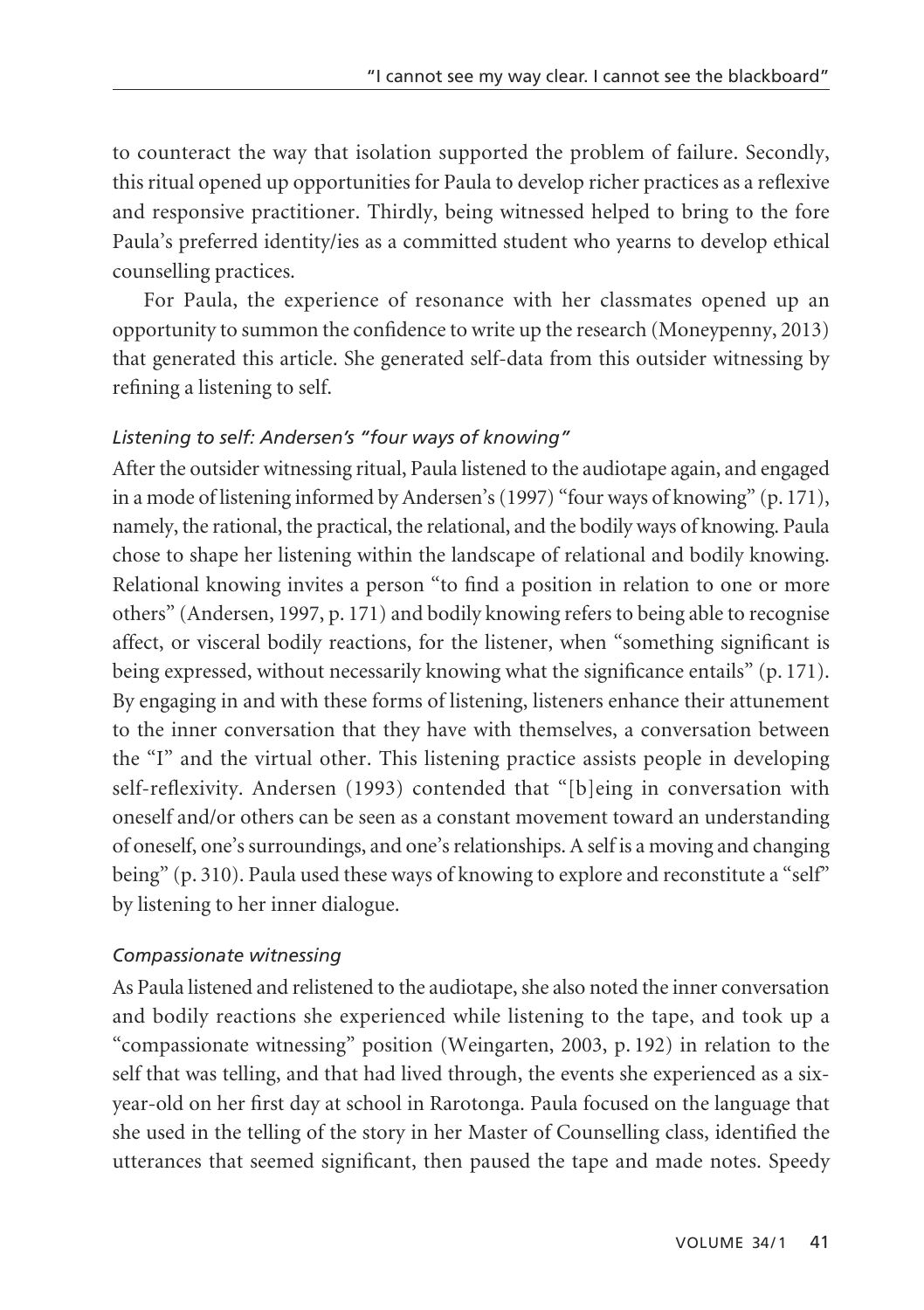(2005) suggests capturing the words and phrases that resonate most, and sitting very closely to the experience at the time, as these captured moments lift the ordinary into the realm of the sacred. This dwelling on the utterance and bodily re-experiences helped Paula to reconnect and remember the experience. Paula then used the notes to write the story as a rescued speech poem, as Speedy (2005) recommends.

#### *Rescued speech poems*

Speedy's (2005) work is informed by two key psychoanalytic feminists, Kristeva and Irigaray, who contend that poetic writing can be a way of resisting taken-for-granted discursive practices and constraints. Speedy (2005) argues that poetic writing can be seen as a political and ethical act, claiming that "poetic language speaks to that which is not fixed or known and that which 'moves or escapes' and appears to defy the confines of conventional language" (p. 285). Writing in a poetic way thus illuminates that which has not been said, and highlights the (im)possibility of writing the self (Gannon, 2006). It helps to make visible the shaping of a discursively produced self that questions "the authority of the self who writes and knows himself or herself as a discrete and autonomous subject" (Gannon, 2006, p. 477). Therefore, Gannon (2006) suggests that a writer attempt to write not in a coherent or linear fashion, but rather use "discontinuous fragments informed by memory, body, photographs, other texts, other people" (p. 491) in writing a poststructuralist "self." In a similar vein, Barthes (1977) wrote his autobiography in a fragmentary and imaginative way that challenges conventional ways of re-presenting oneself autobiographically. These suggestions support an argument for conceiving of the self as fluid, multiple, and changing.

Out of Paula's process of synthesising and translating the notes, a piece of free verse emerged—a form of poetic writing with no structure. This form is designed to be read aloud, resplendent with pauses for dramatic effect. Whitworth (2006) argues that writers of free verse "must raise language from the everyday—it really does have to be 'the best words in the best order'" (p. 99). Paula shaped the writing by harnessing poetic writing techniques such as variable line length, ellipses, and space around the writing, and she used repeated key phrases to add emphasis and drama for the reader/listener.

Having generated the self-data as explained above, the story of the six-year-old emerged and was then deconstructed by using White's (2002) failure conversation map.

#### **Deconstructing the story using the failure conversation map**

The following analysis was performed with the intention of increasing understanding of how various positions within the discourses operating in the classroom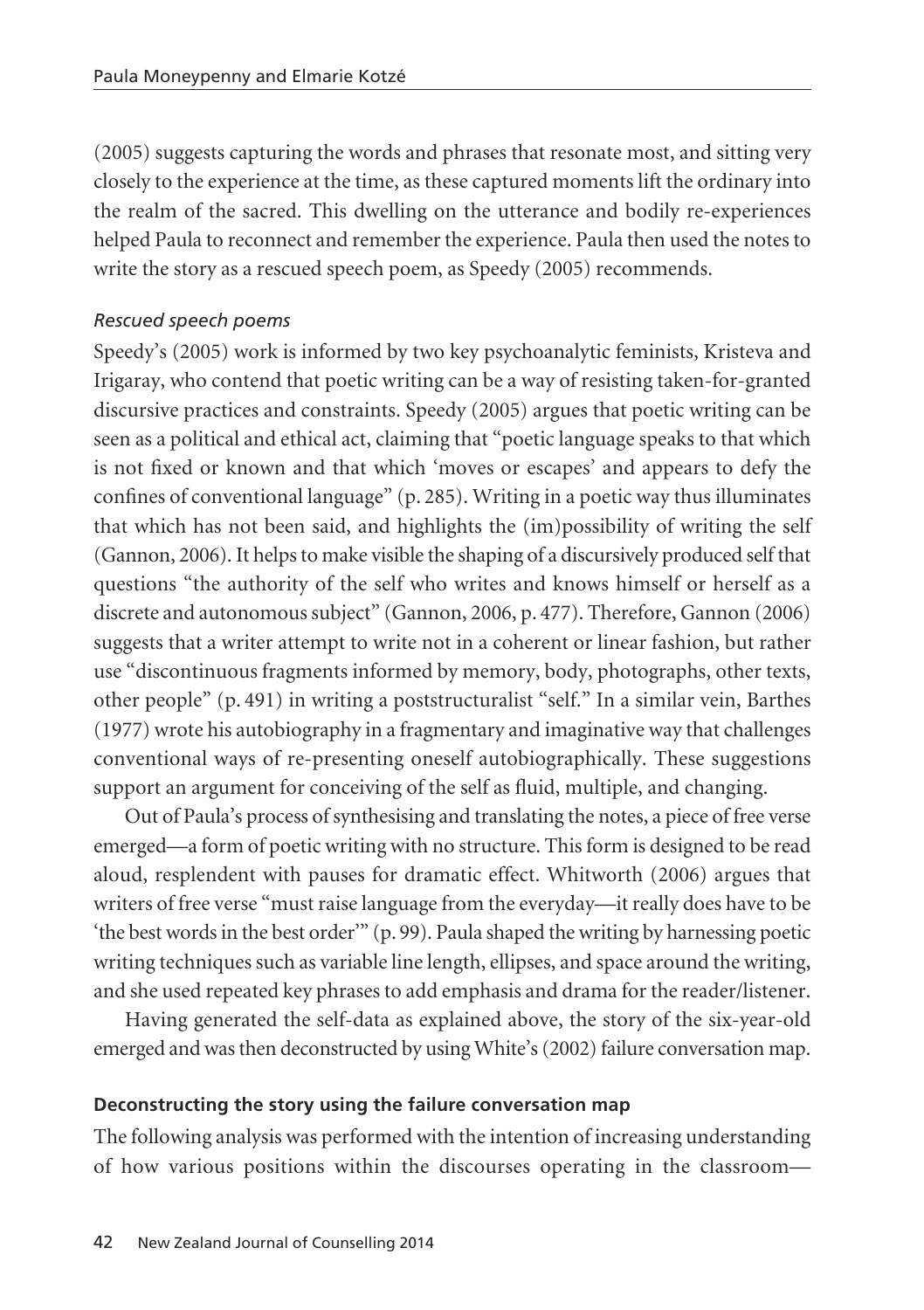in particular, educational discourses—were taken up and resisted by the teller as listener. Foucault's (1994a) ideas about the Stoics' practice of silent listening to the teacher, and also to their own *logos* or reason, inform this practice of self-listening to the self-as-teacher.

White's (2002) eight steps of a failure conversation map were shaped to create a lens to make alternative meaning of failure, because Paula was curious as to why this old story of failure kept returning for her. She used White's (2002) map to try to unpack, listen to, and reposition the self in relation to the multiple discourses operating at the time.

#### *Step 1. Failure in relation to…*

This category is concerned with unpacking the expectations, norms, and standards of the educational discourse that Paula failed to reproduce in her acts of learning at the time when she experienced the events in the story. Drawing on White (2002), she posed the following question to her story: *What were the classroom expectations that you think you failed to meet?*

She remembered the following: On my first day of school in Rarotonga, I wished to step into compliance and obedience. Evidence of this is the careful listening to the teacher and the fact that I do not talk out of turn. I can see by the other children's behaviour around me that the only option is one of quiet obedience and silence. Raising my hand is not an option. My looking in the direction of the board as instructed is further evidence that I wished to be obedient. However, the physical seating arrangements, combined with the inability to understand the teacher, contributed to this failure to measure up; I am seated towards the rear of the classroom so I cannot make out what the teacher is writing on the blackboard. This is because, unbeknownst to me, I am short-sighted and cannot see what the others are seeing. I also cannot understand the teacher's accent and so cannot interpret what she is instructing the class to do.

I had attended school for a year in New Zealand before my family and I moved to Rarotonga. During that initial year I had come to learn the expectations of my teacher and the school environment and had experienced the benefits of compliance with the teacher's wishes/instructions, as well as the consequences of failure to follow the rules of the classroom. This learning I did in my first year of school can be described as a submitting in order to master the educational discourse (see Butler, 1995). For a subject to achieve mastery within a discourse, and to function in the social world, he or she has to first become subjected by the discourse. Foucault (1972) argued that a sense of self is created as discourses are mastered.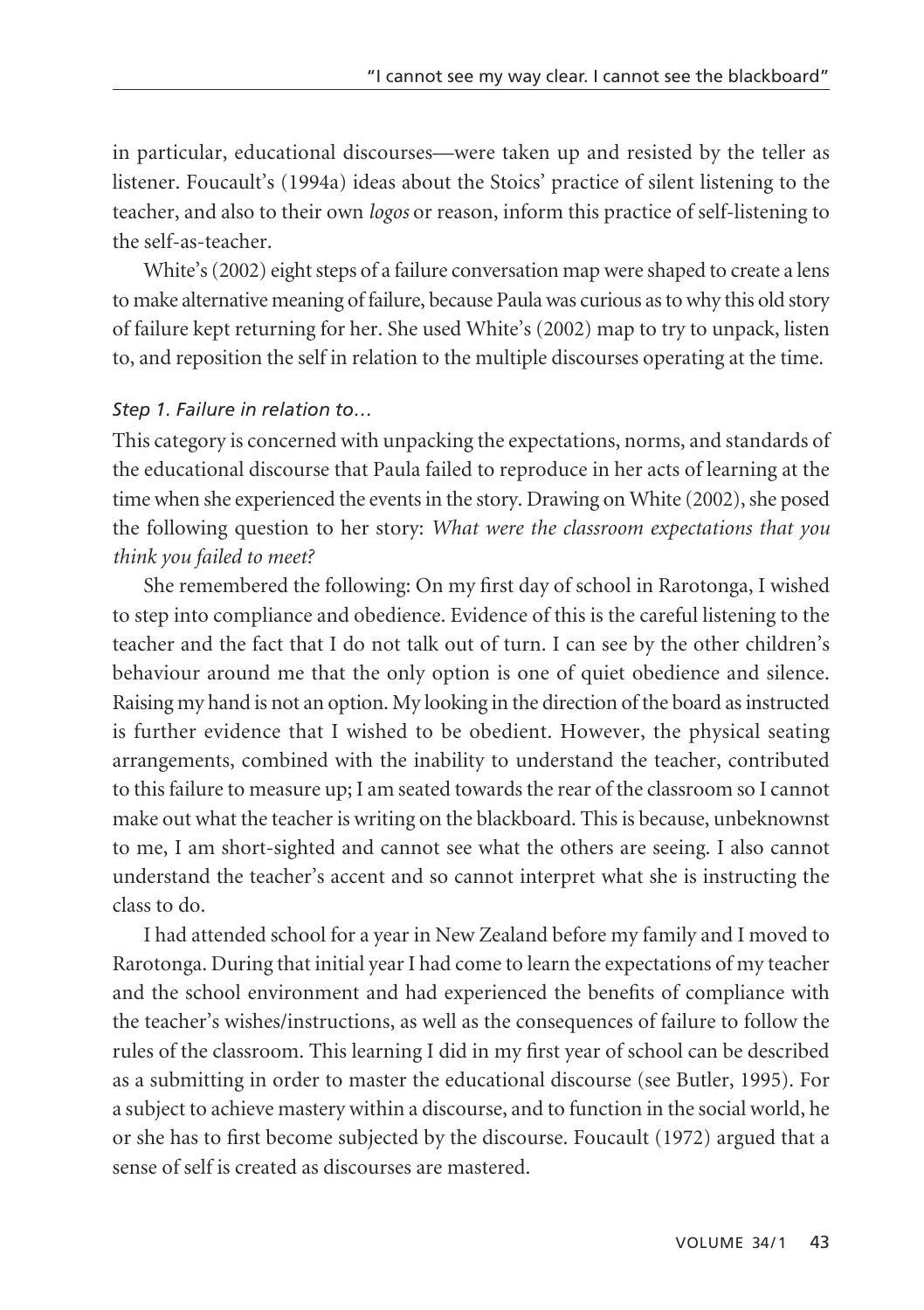#### *Step 2. Response to failure*

White (2002) invites reflection on the actions that a person initiates in his or her efforts to address these failures and inadequacies. This step is concerned with the actions Paula took to discipline herself in order to measure up and meet the expectations, norms, and standards of this context. Drawing on White (2002), Paula posed the following question of her text: *What did you do in response to being positioned as a failure in this context?*

Paula reflected on this as follows: Because I cannot see the blackboard nor understand the teacher's accent, I am unable to comply with her instructions. Faced with this dilemma, my initial response is to experience frustration, which causes me to resist being positioned as a failure. The first action of resistance I take is to blame the teacher by positioning her as "mean." My thoughts are:

# *I do not like my teacher. She is mean. I do not understand what she says.*

According to the normalising practices (Foucault, 1977, 1980, 1985, 1994b) of traditional Western educational discourses, every student in the class must be engaged in the same task at the same time and all must reach the same developmental educational milestones at the same time as their peers. This positions each student as responsible for his or her own learning outcomes. The pressure of this position call means that I wish to be obedient with every fibre of my being, yet I cannot comply. However, as I see the other students quietly complying with the teacher's instructions, I am faced with what seems like irrefutable evidence that I am the only one obviously struggling. This means that the problem does not lie with the teacher, but rather with myself. This shift from teacher-blame to self-blame results in feelings of embarrassment, frustration, discomfort, and isolation at what I perceive as my inability to do the set task made up of indecipherable writings on the blackboard. Desperate to escape from these painful feelings, I shift to the next action, which is to escape the confines of the classroom and the educational discourse by daydreaming, looking out of the window:

#### *Bored, I gaze out the window, willing myself out of the classroom.*

Imagining the feeling of freedom from the strictures of the classroom brings me a moment of relief. However, I cannot sustain this act of resistance in the face of the expectations of the teacher and the educational discourse, and I know that jumping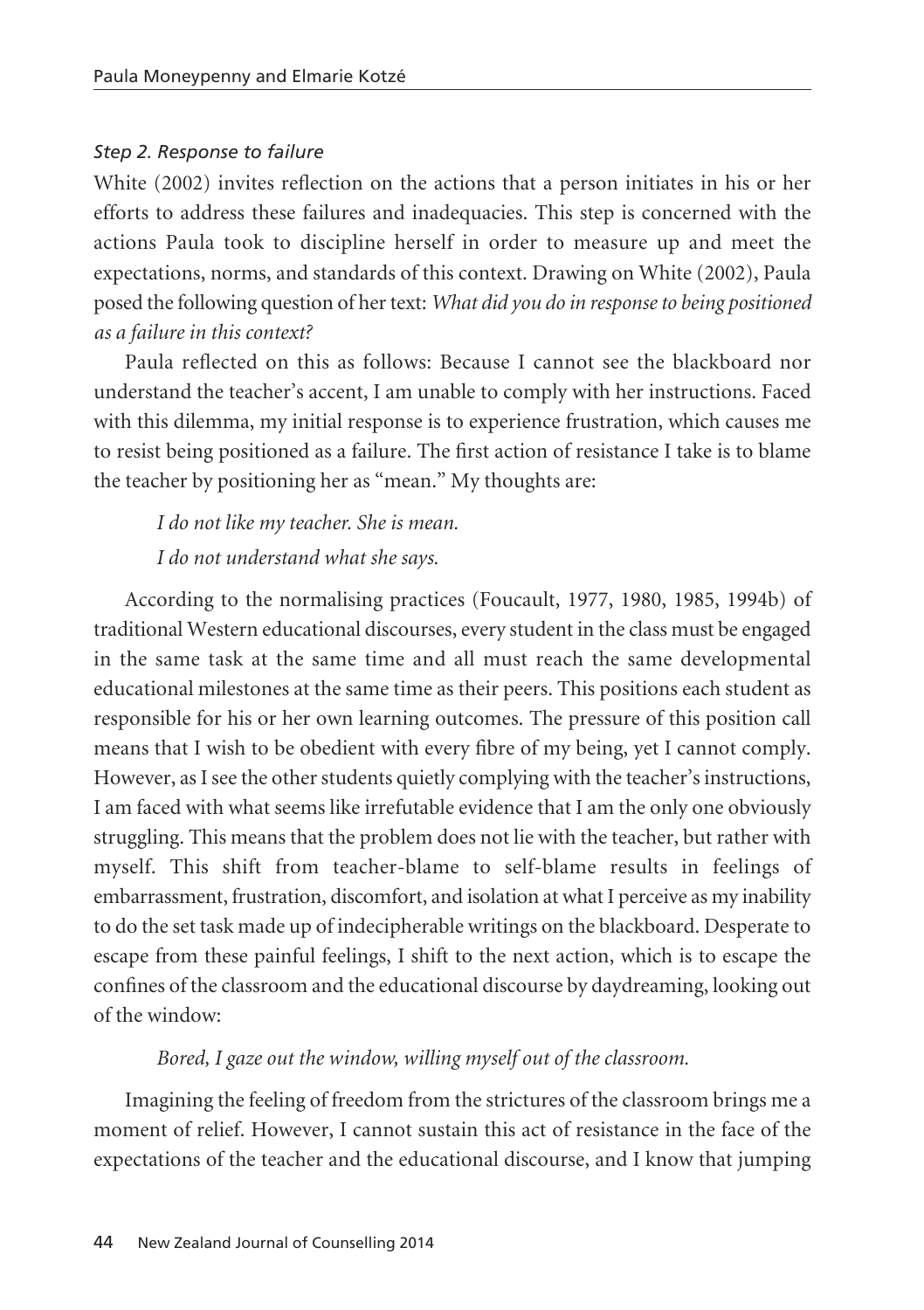out of the classroom window will not be tolerated. I have sufficiently mastered the educational discourse to know that such an act will result in punishment, so I am forced to concede that escape is simply not an option. As the hope of escape fades, the invitation to blame my self grows. Taking up a position of self-blame highlights my difference from the other students:

*I realise that the others are writing in their books with the pale blue and little faint squares on the pages. I don't want to be left out, left behind.*

This fear of failure to measure up in relation to my peers strengthens and makes irresistible the invitation to accept the position of self-blame:

*I am dumb. Really stupid.*

# *Step 3. Unique outcomes: Small steps towards resistance*

For White (2002), unique outcomes or exceptions to the problem-saturated personal story of failure are evidenced by any responses or actions (small or otherwise) that do not fit with, or refuse, the expectations, norms, and standards. These actions or responses can then be teased out into an alternative story line that does not fit with the locating of personal failure with/in the individual. White (2005) suggested that as "an outcome, the alternative story lines of people's lives are thickened and more deeply rooted in history, the gaps are filled, and these story lines are clearly named" (p. 10). The following question emerged: *What did you do in response to resist the invitation of the failure identity claim?*

Paula's answer to this question was the following: Realising that the others are getting on with their work brings about a surge of fear and a desire to conform. I hear the words "dumb" and "stupid" in my inner dialogue and am faced with the fear that accompanies the painful realisation that I am failing in this context.

In my mind I hear ideas of how to behave in this setting…thoughts such as "don't put your hand up; that will only attract attention to the fact that you're dumb," and "don't ask the others for help, as this will identify you as being weak and vulnerable." The threat of a failure definition as a student is so compelling that I feel I have no option but to draw on courage, and resort to a "cheating look." According to the educational discourse, the performance of a "cheating look" is also an unacceptable move, which brings with it the threat of punishment. Therefore, to make this move, I must first discipline my body and plan my next step, as I desperately do not want to take up the invitation to, and the identity claim of, "dumbness."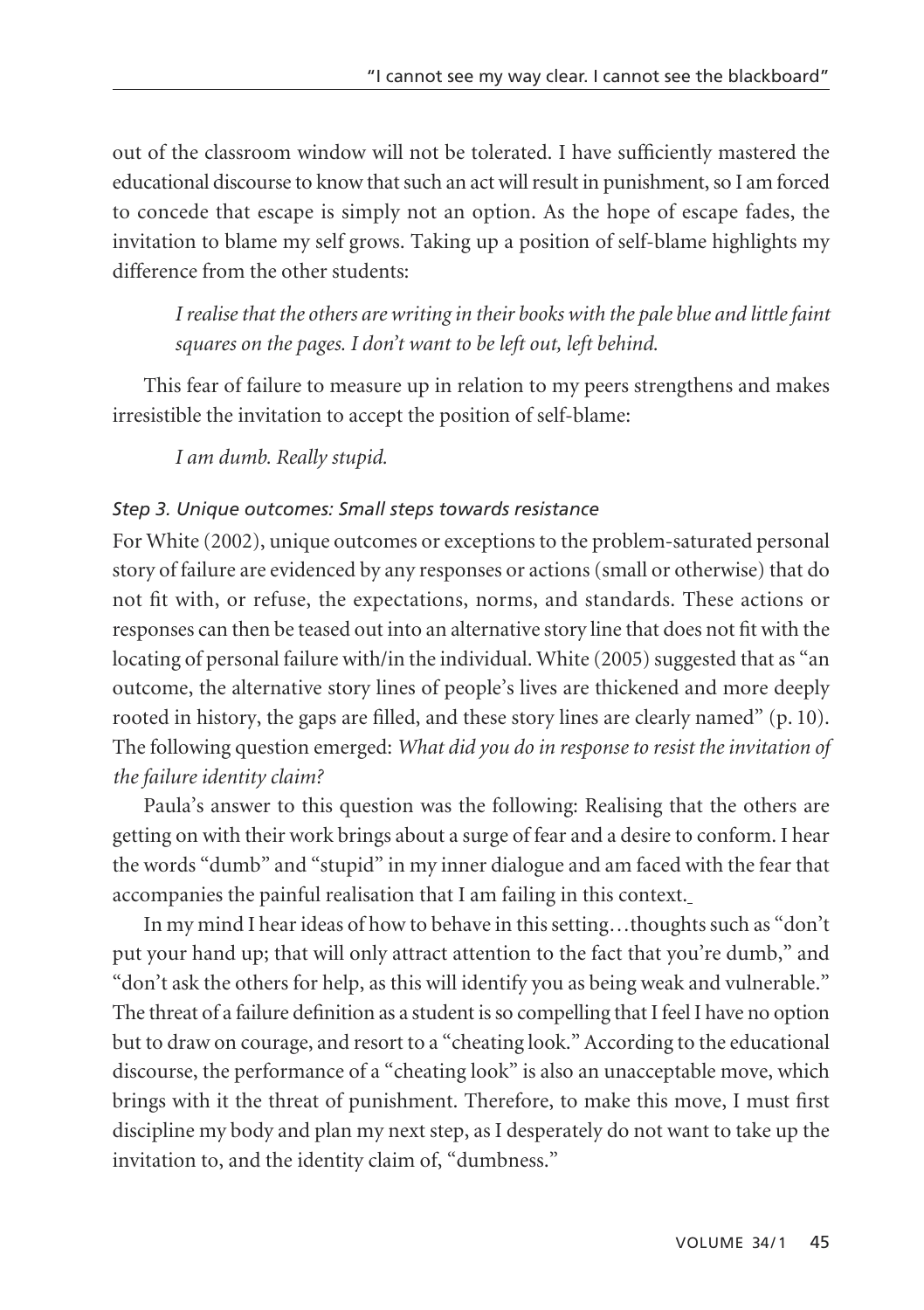#### *I don't want to be dumb. I don't think I'm stupid. I have to do something.*

Underpinning this move is the hope that I am intelligent and can take the necessary steps to get out of this predicament. So, I discipline the muscles that control my facial expressions and eye movement to perform a cheating look.

*Without moving my head I again swivel my eyes to the right as far as I can. I can feel the muscles of my eyes straining. Slowly I shift my gaze left.*

Once this is done I am then able to copy confidently what I imagine the other children are doing.

# *Step 4. Foundations of action: Antidote to failure—small but significant steps*

The kinds of question that White (2002) poses in this category are intended to identify the actions taken in order to refuse the expectations, norms, and standards of the educational discourse in this context. These achievements provide a platform for a refusal of other aspects of socially constructed norms, such as methods or procedures associated with these norms. Inspired by White (2002), the following question was constructed: *What did you do that supported you in refusing this position call of failure?*

Paula revisited the story as follows: Even though I can neither follow the teacher's instructions, nor see the exercise written in chalk on the blackboard, I resist the position call of failure. Drawing on specific knowledges I hold, I call on courage and implement a "cheating" strategy of checking out what the others are doing, in the process inventing a new form of "mathematics." Mimicking what I imagine I can see the others are doing, I begin to

*write random, indecipherable "numbers" and squiggles on my page too. I try to be as neat on the page as possible.* 

*This is working.*

*Relief…I try to be as neat on the page as possible….There. I stare at my handiwork and nod. That should do it.*

*Satisfied, I close my book.* 

This strategy seems to work at first and I feel relief in my body as I take pride in creating the numbers and squiggles. This action of confidently copying what I think I see the others doing, as well as taking artistic licence to concoct that which I cannot see, can be described as resisting a failure identity position. At this moment, I claim creativity as artistic licence in the movement of my identity. This calling on courage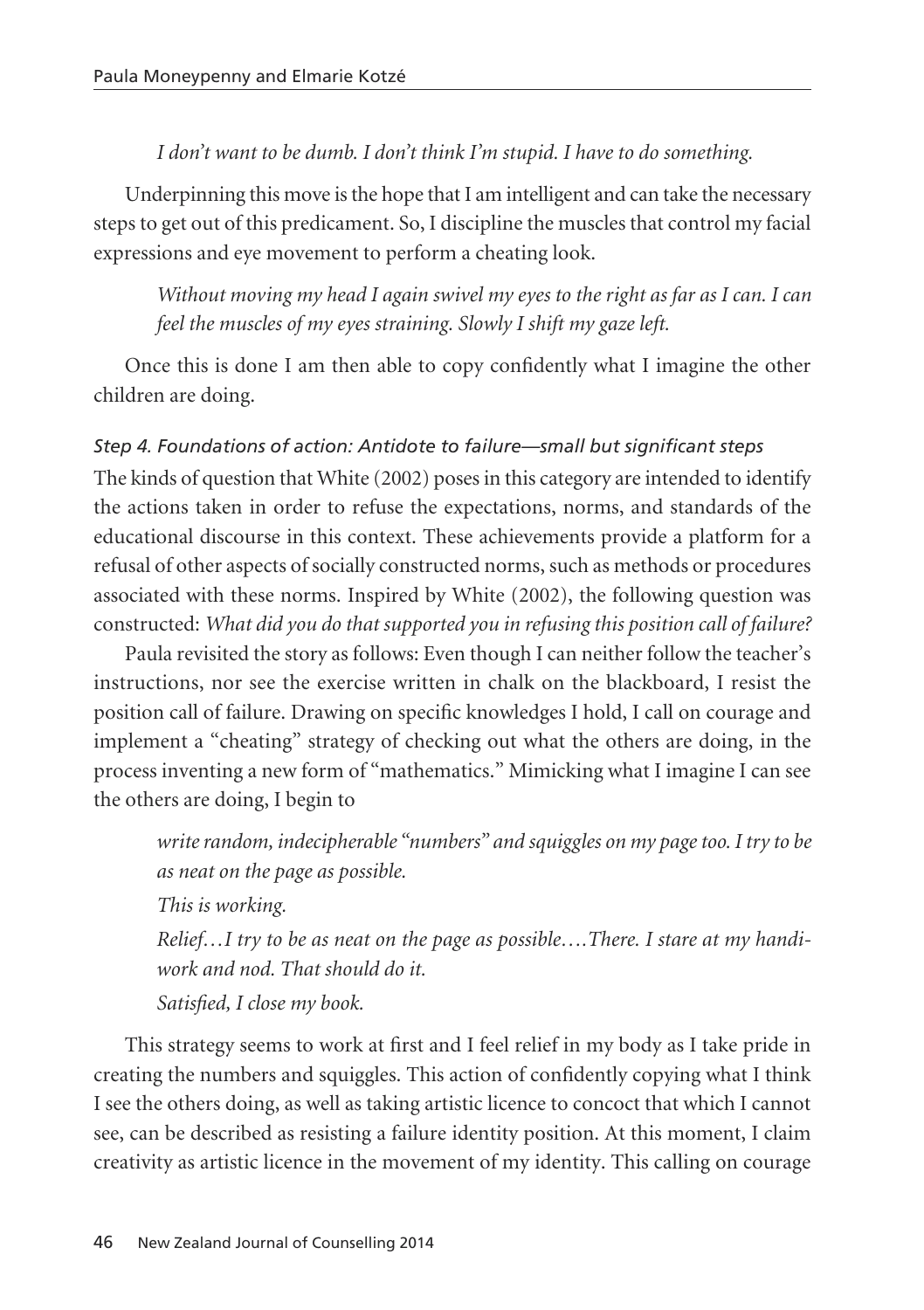and the creative steps I take bring a moment of relief from the fear that accompanies the spectre of personal failure.

# *Step 5. Ethical substance: Bottom line consideration*

This category of inquiry identifies what motivates or shapes the steps of refusal that people take. Paula addressed the following questions: *What names would you give to what lies at the heart of the steps you took? What were your hopes for your identity as a student?*

Paula's response was this: The efforts I make represent a serious engagement with the task. This implies that the six-year-old is conforming to a work ethic. This work ethic inspires a stepping into courage and a deviation from the structures of the educational discourse, which in its turn makes possible the performance of the cheating look. The adherence to this work ethic is also illustrated by the following memory:

*The effort it takes to painstakingly try to fit the squiggles neatly inside the little faint pale blue squares forces the tip of my tongue to follow the movement of my hand. Up…and…down and…around. Up…and…down…and…around…*

The firm and forceful pressing with the pencil leaves an indentation on my right ring finger that also reflects the degree of commitment to this work ethic.

This calling on deviousness and courage, as well as the serious engagement with the task, can be construed as a small but significant step of resistance to the invitation of failure and is a testament to the degree to which I had already mastered a work ethic at the age of six. The creative additions and the embroidering of the "numbers" and squiggles that I inscribe in my book also illustrate the depth of my commitment to the work ethic I held at that time. I heed the call of the work ethic to produce work in spite of the limitations I face. I do not give myself a hard time for not knowing what to do, as I know that I am being asked to fulfil a task too big for me. This knowing that I hold on to makes it possible for me to continue and to strategise, even under pressure. I draw on a spirit of hope and courage, and call on courage to help me meet the expectations of the work ethic.

# *Step 6. Mode of subjectification: System of rules/body of values and principles*

At this point in the maps of inquiry, questions are designed to uncover key values and principles that underpin these refusals and might be accorded the status of "rules" or "laws of living" that are "shaped by culture and class specific narratives about the 'good life'" (White, 2002, p. 59). Drawing on White (2002), Paula posed the following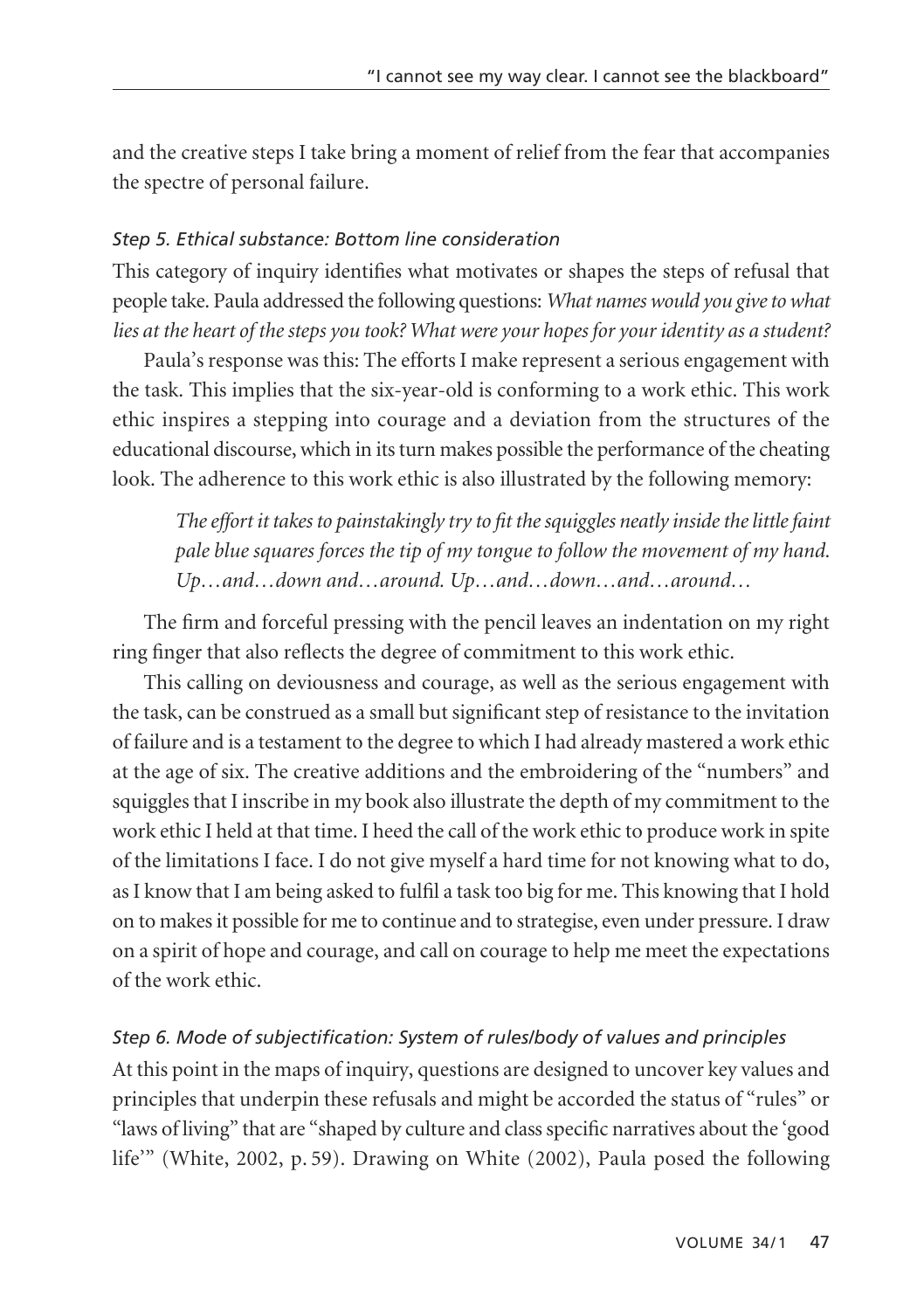question of her text: *What key values and principles guided you in this expression of selfpreservation?*

These are the answers she found: In the face of an invitation to personal failure, I took up the challenge and drew on the resources I had at my disposal. This I would name the "resourcefulness" of the six-year-old. Standing up to personal failure and resisting the position call of dumbness and stupidity signals hope for a positive student identity—one that is creative, hard-working, valued, engaged, intelligent, courageous, and competent. Key values that underpin this resourcefulness of the six-year-old are:

*"Fairness and justice"* This set of principles reflects a valuing of and appreciation for self—a sense that I deserved to be treated fairly and justly. By the age of six I had already been instilled with a sense of my own worth by my parents, in particular my mother, who supported me unfailingly, so that I held the belief that I could do anything if I set my mind to it.

*"Adherence to the work ethic"* By endeavouring to comply with the expectations of success and productivity of the educational discourse, I took up a position that was informed by a valuing of working hard, as well as an obligation or responsibility to be seen to be doing what I am requested to do. A person who is hard-working and virtuous is valued and rewarded in society.

*"Resourcefulness"* This is also the ability to think for and help oneself, despite an absence of support. Resourcefulness lies in my resistance, even then, to responding to the position call of failure and speaks of a desire to want the best for myself.

*"Courageousness"* Stepping into a courageous position is an antidote to anxiety and despair, and a sign of hope.

# *Step 7. Asceticism: Self- and relationship-forming activities*

In this category of inquiry, White's questions concern identity formation through self- and relationship-forming activities. They are intended to unpack efforts to become an ethical person ("subject"). Drawing on White (2002), Paula constructed bridges from experiences, captured in the story of the six-year-old, to her current counselling practices as a student counsellor. She reflected on and remembered the key values and principles that guided her in the expression of self-preservation as a six-year-old and then brought them forward to employ them in an ethical practice in the counselling room. She asked herself: *When you step into experiencing this fairness and justice, resourcefulness, courageousness, and commitment to a work ethic, what is it like for you? How do these practices of fairness, resourcefulness, courageousness, and commitment to a strong work ethic shape your counselling practice?*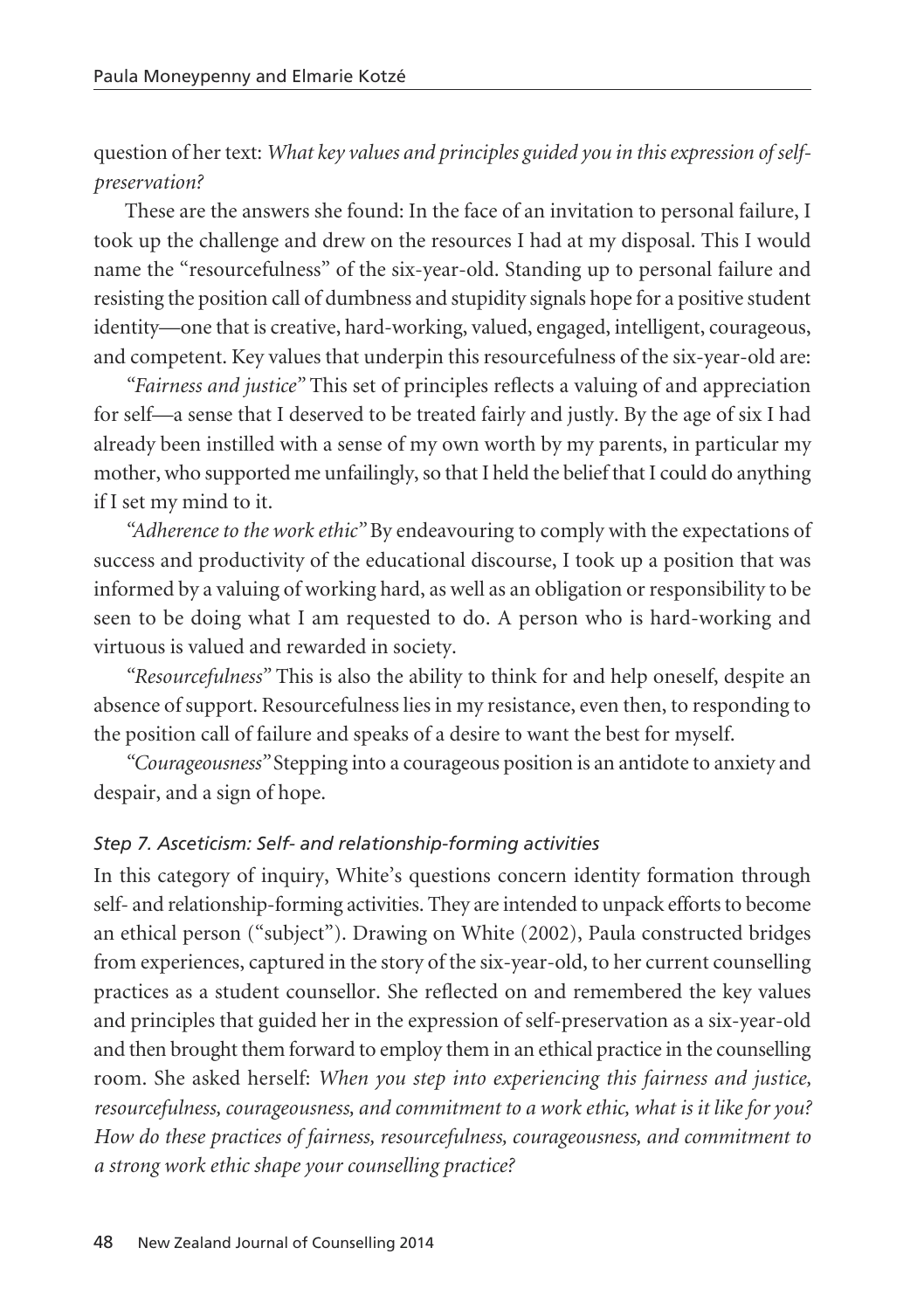To respond, Paula called on a recent experience in the counselling room (Moneypenny, 2013, pp. 98–99) that provided an insight into how these values underpin her preferred way of working, inviting her self into self-reflexivity and selfreflections:

*On the couch sits a thirteen-year-old boy and his mother. They talk about Listening to self to know that things aren't right And when things are right… To speak up. Slowly…the counsellor scaffolds with them desiring to do the right thing.*

*Inner dialogue: Is standing up for others what he wants? Is his speaking injustice a calling to the fore of the self-as-political?Where does this knowledge he holds come from?*

*He talks About the support from his mum If things get bad. At the end of the session they leave, all three transported. Where are they transported to? Is this moving toward an ethical self? Is this self as art in process? Is this becoming other? Has the counsellor been transformed? Have the others? Have they reconnected to their hopes and dreams? Has she supported them in this?*

# *Step 8. Telos: The goal or desire of becoming an ethical practitioner*

In White's (2002) final category of inquiry, questions are asked to establish aspirations for behaving as a moral being: what hopes and dreams a person has for his or her life, and the efforts made to act as an ethical being. Paula asked herself: *What do the efforts you made as a six-year-old to better position yourself under difficult circumstances say about what hopes you hold for learning journeys and your counselling practice?*

Paula's response to this question was the following: This exercise uncovers the importance of taking up a courageous and hard-working position that values resourcefulness and confidence during my learning journeys, at school, as a mature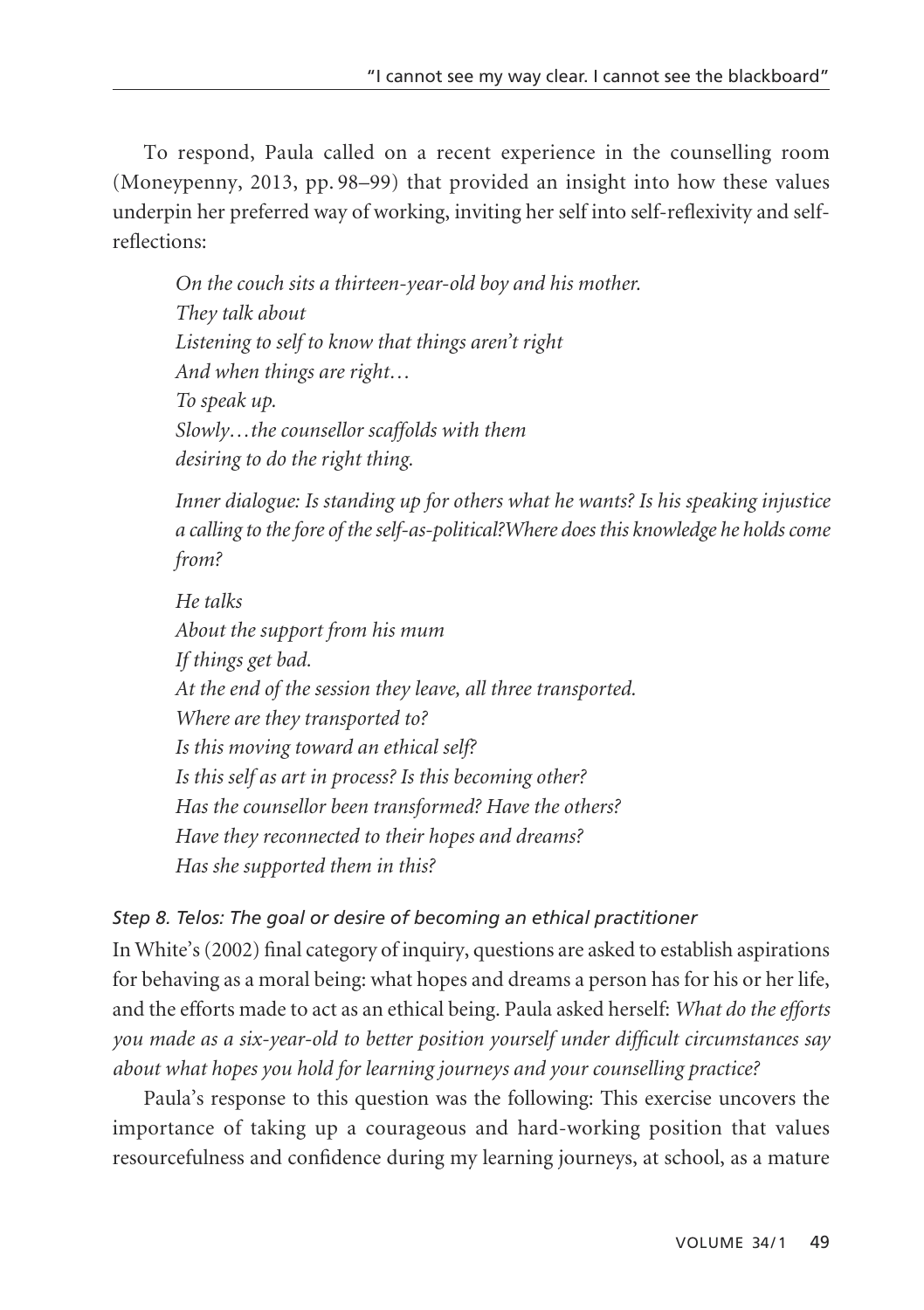student in counselling studies, and in my counselling practice. Bridging between the story of the six-year-old and the failure identity of the student counsellor available to me resulted in my retrieval of important values and principles that sustain me and that can be called upon in my current practice. At the heart of my resistance to being positioned as a failure by educational discourses lies an expression of self-preservation and survival. I think this resistance is evidence of agency being available to me as I took this up. I may be able to take this up, again and again, when embarking on learning journeys and in my counselling practice. I hold on to hope that an ethical counselling practice will make similar agentic positions available for clients. I can slow down and create space for a more sustainable practice by positioning myself as a co-searcher with clients, especially when invitations to "successfully solve the problem" and "do it all on one's own" present themselves. The position of collaboration also creates the space to take risks in the light of the new ideas of "failure" I hold.

#### **Coda**

For Foucault (1994c), the preconditions for the formation of an ethical self are freedom and reflexivity. Reflexivity is important because it means that a subject can deconstruct ideas and practices, and in doing so, consciously reflect on the positions on offer by power/knowledge, and make considered decisions from the critical position of this reflexivity. In the example, we touched on the positions that Paula had woven: the value associated with the notion that hard work will produce rewards, and the trust that they will do so, regardless of when they will come, resulting in a feeling of virtuousness, of success, and of being beyond reproach. Simultaneously, she also took up a position that resisted individualistic notions of rewards and reconnected to alternative values and dreams of being in relation to, and of service to, others. This opened a position of holding on to the individual drive of success and competition with others, while simultaneously releasing this drive to acquire a new skill of relationality, co-constructing knowledge with others, and of understanding that identities are formed in relationship with others.

In analysing this story of the six-year-old's experience through the lens of White's (2002) failure map, it was possible to deconstruct the notions of failure, success, and the power of educational discourses. The process made visible how the six-year-old Paula dealt with adversity by calling on courageous strategies. Undertaking this exercise highlighted the feat of strength, intellect, and spirit performed by the six-year-old in pursuit of her goal. When Paula connects to these practices and ideas today, doing so may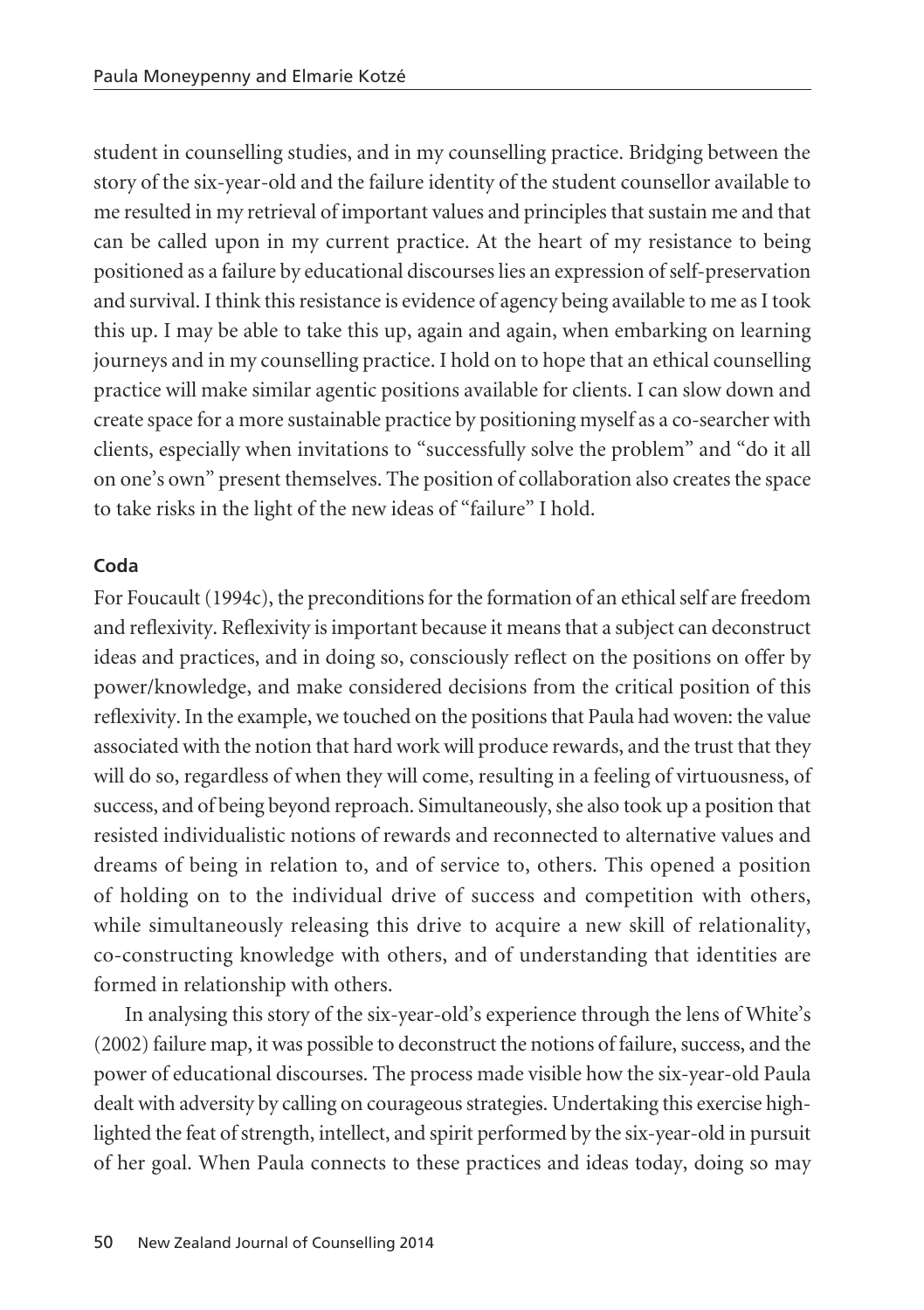contribute to a more collaborative engagement with her clients. This opens up space to focus on the do-able within the practice of doing reasonable hope (Weingarten, 2010).

#### Endnotes

- 1 The material in this article draws on Paula's Master of Counselling thesis.
- 2 See Crocket and Kotzé (2011) for storying identities in counsellor education.

#### References

- Andersen, T. (1993). See and hear, and be seen and heard. In S. Friedman (Ed.), *The new language of change: Constructive collaboration in psychotherapy* (pp. 303–322). New York, NY: Guilford.
- Andersen, T. (1997). Miserere nobis: A choir of small and big voices in despair. In C. Smith & D. Nylund (Eds.), *Narrative therapies with children and adolescents* (pp. 162–173). New York, NY: Guilford.
- Barthes, R. (1977). *Roland Barthes by Roland Barthes.* New York, NY: Hill and Wang.
- Butler, J. (1995). Contingent foundations: Feminism and the question of "postmodernism." In S. Benhabib, J. Butler, D. Cornell, & N. Fraser (Eds.), *Feminist contentions: A philosophical exchange* (pp. 35–57). New York, NY: Routledge.
- Crocket, K., & Kotzé, E. (2011). Narrative/postmodern perspectives on counselor education. In G. McAuliffe & K. Eriksen (Eds.), *Handbook of counselor preparation: Constructivist, developmental and experiential approaches.* Los Angeles, CA: Sage.
- Foucault, M. (1972). *The archaeology of knowledge* (A. M. Sheridan Smith, Trans.). London, England: Tavistock.
- Foucault, M. (1977). *Discipline and punish: The birth of the prison* (A. Sheridan, Trans.). London, England: Penguin.
- Foucault, M. (1980). *Power/knowledge: Selected interviews and other writings, 1972–1977.* New York, NY: Pantheon.
- Foucault, M. (1985). *The use of pleasure: The history of sexuality, Vol. 2* (R. Hurley, Trans.). London, England: Penguin.
- Foucault, M. (1994a). Technologies of the self. In P. Rabinow (Ed.), *The essential works of Michel Foucault 1954–1984, Vol. 1* (pp. 223–252) (R. Hurley & others, Trans.). New York, NY: New Press.
- Foucault, M. (1994b). On the genealogy of ethics. In P. Rabinow (Ed.), *Ethics: The essential works, 1* (pp. 253–280). London, England: Penguin.
- Foucault, M. (1994c). The ethics of the concern for self as a practice of freedom. In P. Rabinow (Ed.), *Ethics: The essential works, 1* (pp. 281–302). London, England: Penguin.